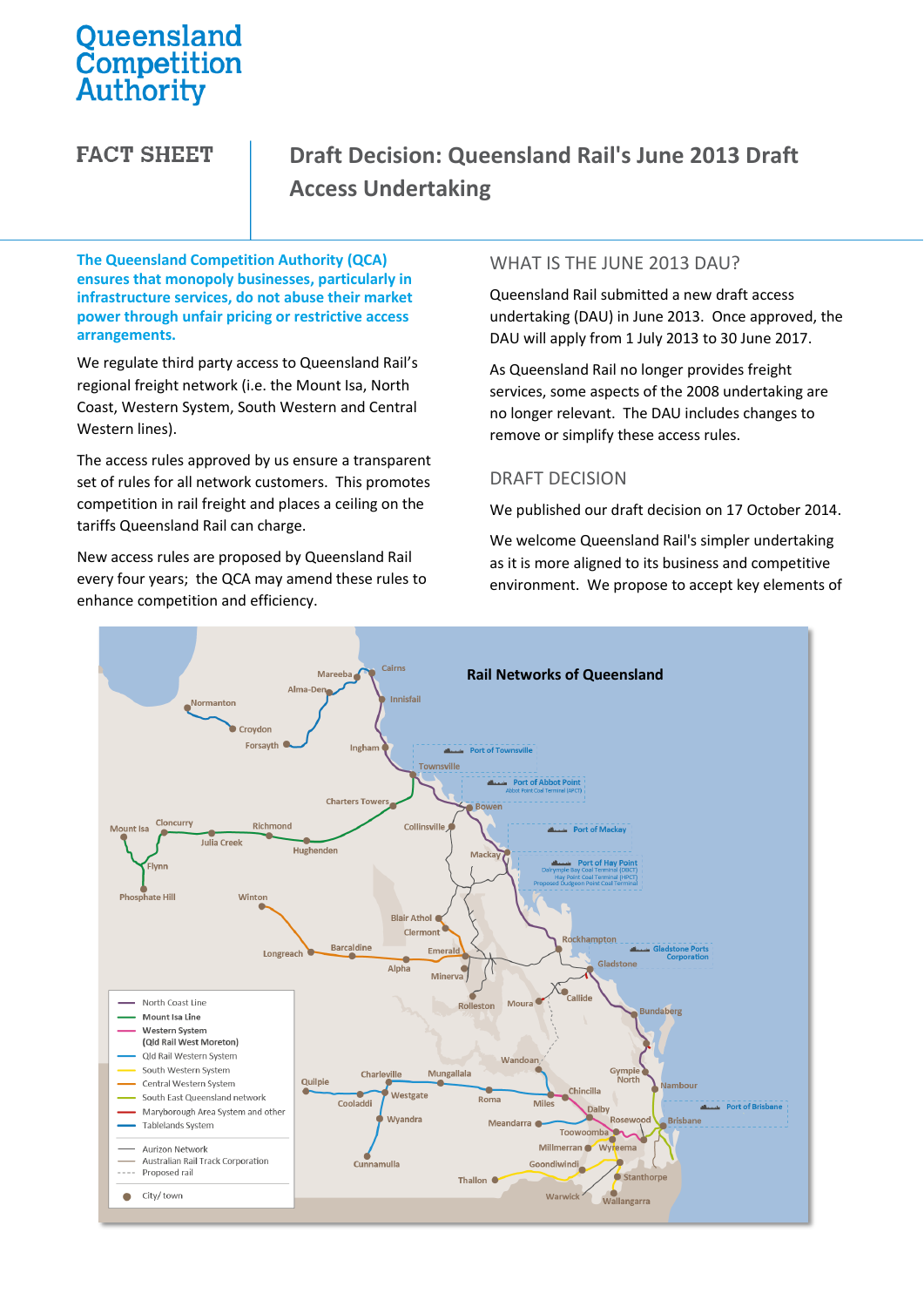the 2013 DAU, including:

- (a) removing ringfencing provisions
- (b) introducing a 'light-handed' audit regime
- (c) simplifying the dispute resolution process
- (d) publishing technical documents on the web.

However, we are not proposing to accept details of the DAU where Queensland Rail seeks to shift risks and responsibilities onto access holders/seekers. Risks and responsibilities should be allocated to the party best placed to manage them.

We propose changes to make the DAU more consistent with the negotiate-arbitrate model by removing Queensland Rail's proposal that it have discretion over key aspects of the negotiation process.

We also propose an altered investment regime that protects the rights of customers when they fund new infrastructure connecting to Queensland Rail's network.

#### PRICING FOR COMMERCIAL TRAFFICS

Prices for most freight and passenger services on Queensland Rail's network are resolved by agreement following the negotiate-arbitrate model in the QCA Act and in the undertaking. This requires limited involvement from the QCA.

A reference tariff applies to coal train services on the western system. Western system coal services account for about one-fifth of Queensland Rail's revenues from access charges.

#### Western System tariff

The western system was built in the 1860s to connect Brisbane to the agricultural districts of the Darling Downs. While agricultural freight remains important, thermal coal has grown over the last 20 years to be the main traffic.

The western system is a challenging and costly network for Queensland Rail to operate as it was not built for the coal services it now carries. We propose to accept many components of Queensland Rail's proposed western system tariff, including the rate of return and capital expenditure and most of its proposed increases in maintenance and operating costs.

However, the high maintenance and capital costs proposed by Queensland Rail confirm that the system is not a modern design suited for heavy-haul coal services. The poor condition of parts of the line influences our assessment of the appropriate asset value for the western system. We propose to only partly accept Queensland Rail's asset valuation. In particular, we are proposing to assign a zero value to assets still in use beyond their expected useful life.

Overall, our draft decision proposes a volume- and distance-based tariff of \$14.29 per thousand gross tonne kilometres. This tariff is 23% lower than the tariff applying under the 2008 undertaking.



Note: a) Asset costs are comprised of return on and of capital. b) Operating costs include an

### Mount Isa line

Access charges for the Mount Isa line are most likely well below the ceiling price. Nevertheless, given investments in mines and other businesses are effectively sunk, stakeholders express concerns that Queensland Rail has substantial monopoly power at contract renewal.

We are proposing a pricing rule at contract renewal for the Mount Isa line which provides for Queensland Rail to increase the cost recovery of its existing assets at a real rate of two per cent per annum.

### HOW DO WE DECIDE?

The QCA must either approve or refuse to approve a DAU. To approve an undertaking it must be consistent with the criteria in section 138(2) of the QCA Act.

We give all stakeholders, including Queensland Rail, the opportunity to convince us of the merits of their positions and arguments in a transparent way.